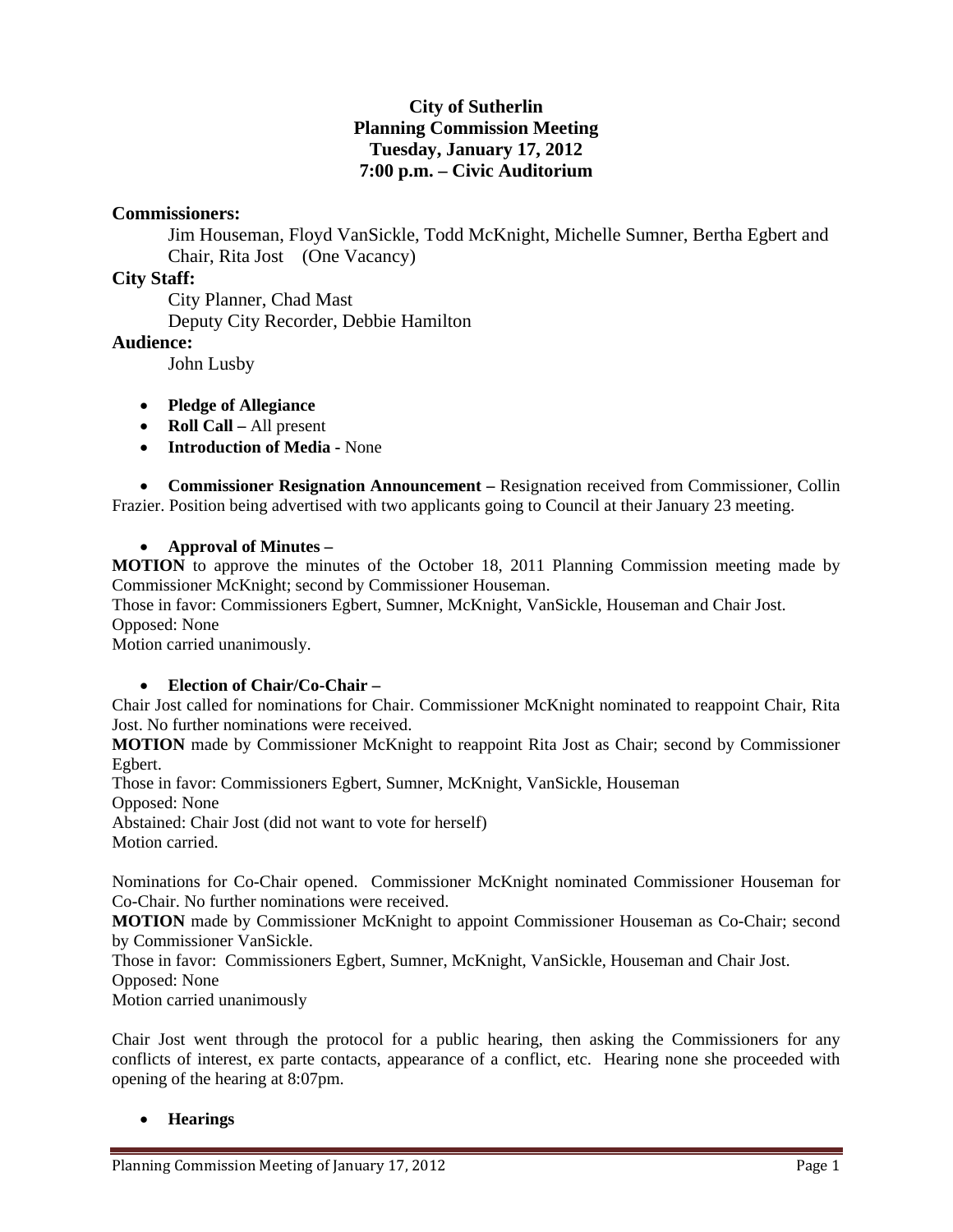#### **1. PA 11-01 Sutherlin Municipal Code Amendments**

Proposed amendments to the Sutherlin Development Code as determined by the Commission from previous meetings. Amendments are processed as Type IV procedures and have been noticed accordingly as a "legislative" land use action involving a text change. Commission will recall these items for consideration are partly "clean-up" items, as well as additions not included in the original new Development Code adoption.

**Party Status:** None received by Staff. None requested by audience.

**Staff Report:** City Planner, Mast, went over sections to be amended as discussed at previous meetings. Staff recommends Planning Commission approve; sending on to Council for their approval.

**Discussion:** Commissioner Houseman commented on possible conflicts. Mast noted they have a packet in the back of their notebooks that addresses all those types of issues.

Commissioner VanSickle wanted to revisit 2.6.1.00 of the code. Specifically #3; having a problem of an accessory building not being able to occupy more than 25% of the area lying between the main building and the rear property line. He feels it was "rubber stamped" into being approved.

Mast reminded Commission that it took 4 years of review to go to Council for approval. This was gone through by a committee of approximately six people who recommended changes and approval by the Planning Commission who then forwarded their approval to the Council. This section was reviewed in December and changes should have been made at that time.

VanSickle is objecting to the 25% limitation. Mast suggested if wanting to use more than that amount a variance can be applied for. Going over 12% more than allowed on a variance there are some restrictions applied due to storm water drainage.

Houseman disagreed with adding more to the limitation. It went through a process over 4 years besides there are other factors that come in to play. Sumner agreed. Chair Jost asked if Planning has many requests for this. Mast stated in his time here there has been only one. Egbert suggested seeing what would be allowed if this were to change, and bring back to the next meeting.

Mast stated the options; they need to move forward or stop and continue, delaying the legislative processes another 45 days, everything would have to be resubmitted.

Chair Jost asked for the pleasure of the Commission. Mast again went through the processes that would need to happen. If it goes to Council and they reject it, it would stop the process and again have to be resubmitted.

With no further discussion Chair Jost called for Commission decision.

**MOTION** made by Commissioner Sumner to move forward and continue with process and if needed, revisit at a later date; Commissioner Houseman seconded the motion. Those in favor: Commissioners Egbert, Sumner, McKnight, VanSickle, Houseman, and Chair Jost Opposed: None Motion carried unanimously.

Mast continued with the review of the findings.

Public Hearing closed at 7:42pm.

Public Comment: None received.